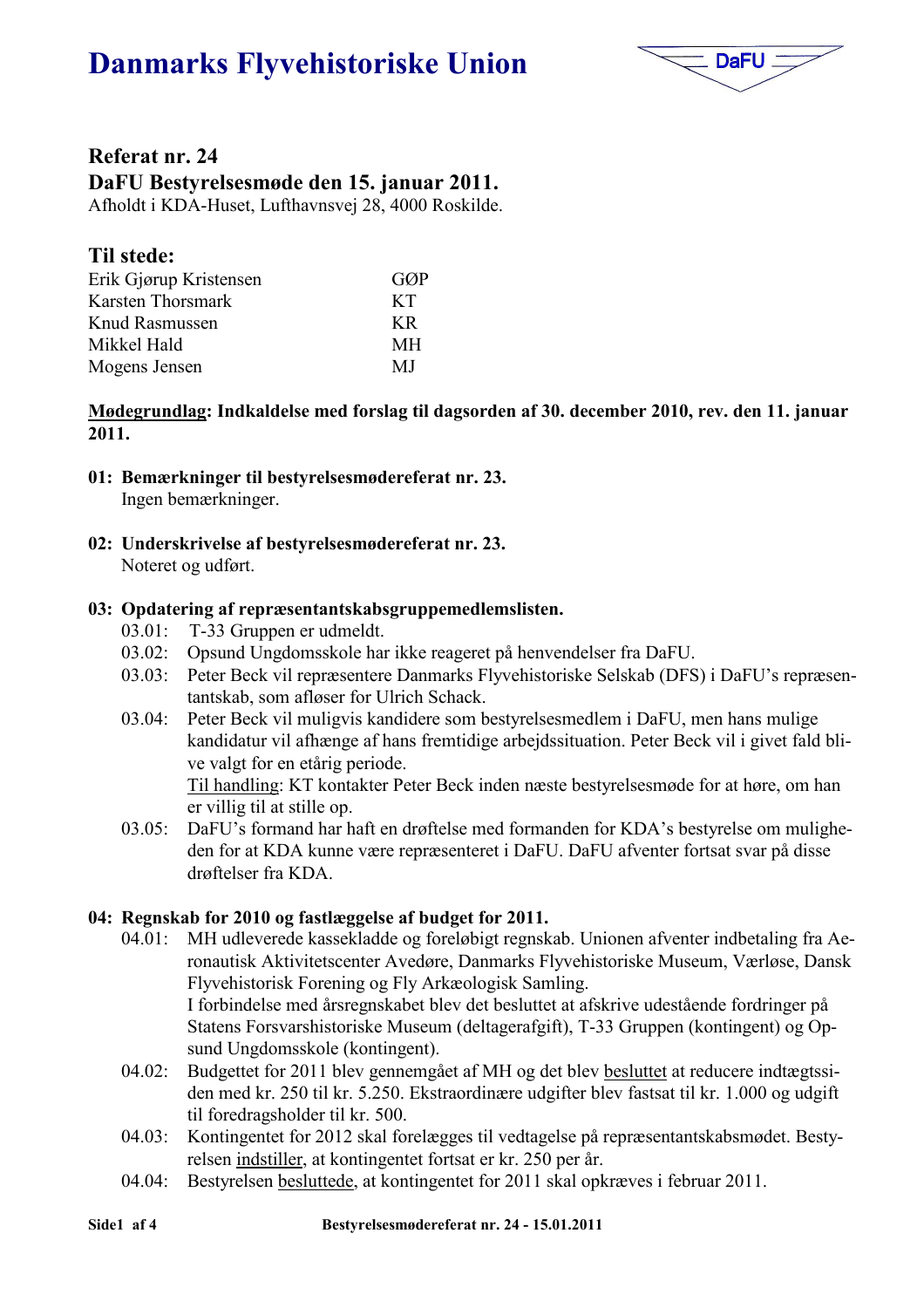

04.05: Bestyrelsen besluttede, at forslaget om personlige medlemskaber fremlægges på repræsentantskabsmødet i 2011

#### 05: DaFU's hjemmeside

- 05.01: Bestyrelsen drøftede opdateringsmuligheder for hjemmesiden og anerkendte, at der ligger et stort pres på MH's arbeidsindsats. KT foreslog at lægge flere billeder på hjemmesiden for eksempel fra DaFU-udflugter. KT har videosekvenser, der som eksempel kunne lægges på YouTube med link til hjemmesiden, men materialet skal redigeres og klippes til, før det er egnet. KT foreslog også at lægge nyhedsinformation på hjemmesiden.
- MH har tidligere foreslået, at der indsættes et banner på hjemmesiden med henvisning til  $05.02$ : kalenderen, men på nuværende tidspunkt er kalenderen blank. Det blev besluttet, at KT undersøger repræsentantskabsgruppernes hjemmesider for begivenheder, som bør indskrives i DaFU-kalenderen.
- Det kniber fortsat med overordnede informationer fra repræsentantskabsgrupperne. Det  $05.03:$ blev besluttet, at KT kontakter MH den første lørdag i hver måned for opdateringer til DaFU-hjemmesiden (MH har statistik for antal besøg på hjemmesiden i december 2010).

#### 06: Synliggørelse af DaFU over for repræsentantskabsgrupperne og offentligheden.

 $0601$ Aeronautisk Aktivitetscenter Avedøre (AAA), ved Ib Bentzien og Carsten Jørgensen, og KZ- & Veteranfly Klubben ved Jane Hermansen savner en mere udadvendt indstilling fra DaFU, men de to foreninger har ikke som lovet fremsendt forslag til en synliggørelse af DaFU.

Det blev besluttet, at KT kontakter de to repræsentantskabsgrupper for deres tidligere lovede input til yderligere tiltag for synliggørelse af DaFU.

 $06:02$ : MJ måtte med beklagelse meddele, at arbejdet med en brochure for DaFU ikke var indledt, men der vil foreligge et oplæg senest inden næste bestyrelsesmøde. Til handling: MJ udarbejder et oplæg til brochure, som fremlægges på næste repræsentantskabsmøde

#### 07: DaFU-konference 2011

- 07.01: Det blev taget til efterretning, at Peer Henrik Hansen fra Koldkrigsmuseum Langelandsfortet har accepteret at indtræde i konferenceudvalget, som herefter består af Peer Henrik Hansen, KT og MJ.
- Forskellige datoer for afholdelse af konferencen blev diskuteret bl.a. den 30. oktober og  $07:02$ den 6. november 2011, med førstnævnte dato som første prioritet. Til handling: MJ vil snarest muligt udarbejde et oplæg mhp. det første møde i konferenceudvalget.

Til handling: KT koordinerer bestræbelserne med at fastsætte en mødedato for udvalget.

- Forskellige forslag til foredragsholdere og emner blev diskuteret, bl.a. Clauson-Kaas' dat- $07:03:$ ter, som KR havde en negativ erfaring med. Følgende personer/emner blev herefter diskuteret<sup>-</sup>
	- 721-pilot fra Margretheholm.  $\overline{a}$
	- Carsten Petersen Die Adler  $\mathbf{r}$
	- Luftkrig over Danmark, bunkeren i Karup
	- Jørgen Juncker, samme tema, men andre emner.  $\mathbb{R}^2$
	- Ove Hermansen, Pearl Harbor eller Michael Hansen flyvning  $\mathbb{R}^n$
	- Simone Aaberg Kærn  $\sim$
	- Sved Erik Albrechtsen: Luftwaffe, meteorologi i 2. verdenskrig  $\mathbf{r}$
	- **Vincent Seremet**  $\mathbf{r}$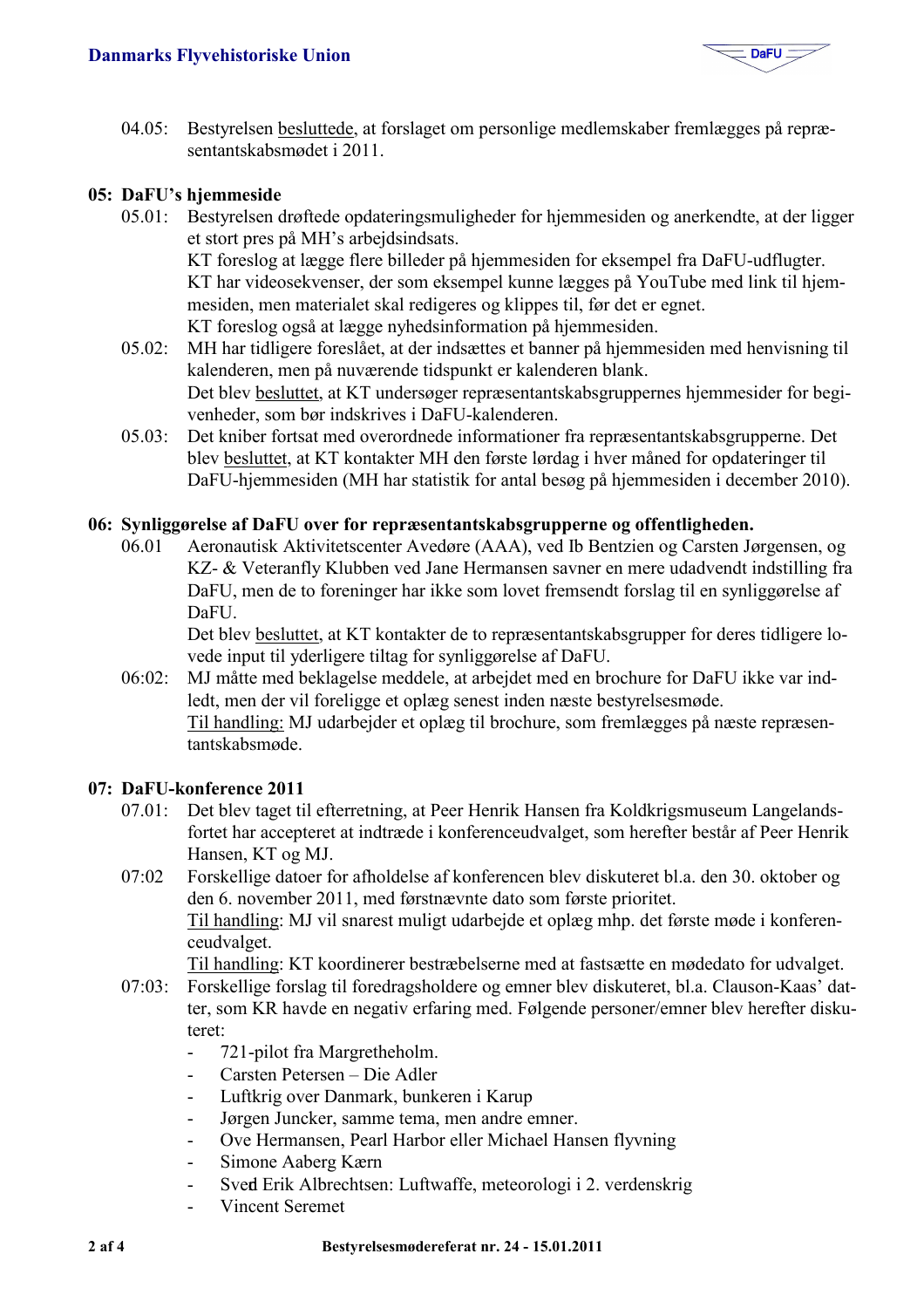

- Helikopterflyvning i Afghanistan
- Bjarni Åkesson Filholm: Operation Valentino anden verdenskrig på Færøerne  $\overline{a}$

#### 08: Eventuelt.

 $08.01:$ Bestyrelsen diskuterede muligheden af at står som arrangør af en udflugt til Holland over fire dage med tre overnatninger i foråret 2011 på grundlag af et tidligere oplæg, hvor prisen i 2009 havde været kr. 2.700 (for dobbeltværelse per person) og kr. 3.400 (for enkeltværelse) med afrejse fra Billund. Der var enighed om, at arrangementet skulle hvile i sig selv økonomisk og der skulle være hensigtsmæssige tilslutningsmuligheder fra Østdanmark.

Peter Beck og Gunner Friis-Madsen fra Danmarks Flyvehistoriske Selskab (DFS) vil i givet fald arrangere turen, som en DaFU-udflugt.

KR henviste til at et besøg på det hollandske luftvåbens museum i Soesterberg burde indgå i programmet.

Til handling: KT kontakter DFS mhp. at arrangere turen som en DaFU-udflugt.

- $08.02$ : Festligholdelse af 100-året for Ellehammer-helikopteren i 2012 blev ligeledes diskuteret og der var enighed om, at denne begivenhed burde højtideligholdes, og GØP's tidligere tilbud om at forsøge at fremskaffe en helikopter til dagen, står stadig ved magt. Da, det også er sandsynligt, at Danmarks Flyvemuseum vil højtideligholde begivenheden, blev det som kompromis diskturet om Flyvemuseets Venner kunne arrangere en højtideligholdelse. Helikopteren lettede formentlig første gang den 11. oktober 1912. Til handling: KT kontakter Jørn Vinther fra Foreningen Flyvemuseets Venner (FMV) for at diskutere, om de i givet fald vil være tovholder på et arrangement.
- $08.03:$ Bestyrelsen fastholdt, at man gerne vil afholde det næste repræsentantskabsmøde på Danmarks Flyvemuseum den 14. maj 2011. Det blev besluttet, at KT kontakter Jørn Vinther fra FMV for at spørge, om de i givet fald vil stå for afholdelsen af DaFU repræsentantskabsmødet i 2011 i Helsingør.
- Unionen finder, at flyvehistoriske emner er blevet nedprioriteret i KDA's Flyv og MJ cir- $08.04:$ kulerede et oplæg, der kunne sendes som et åbent brev til redaktionen af Flyv. Det blev besluttet, at MJ kunne gå videre med oplægget, men at det cirkuleres til godkendelse inden det underskrives og fremsendes af KT.

Til handling: MJ reviderer det foreliggende oplæg, som KT efter bestyrelsens godkendelse fremsender til Flyvs redaktør Jens Trabolt.

Unionen er inviteret til norsk fagseminar på Bodø den  $10 - 12$ . februar 2011, men ingen  $08:05$ : bestyrelsesmedlemmer havde mulighed for at deltage.

#### 09: Punkter uden for dagsordenen

- $0901$ KT har modtaget en forespørgsel fra Øyvind Munch Ellingsen (Pilot i SAS), Norge, om eventuelle planer for de dele af en Fokker XX1, som befinder sig i Danmark. Bestyrelsen diskuterede henvendelsen og det blev besluttet, at KT vil besvare den efter at have indhentet yderligere oplysninger om sagen.
- MJ oplyste, at KDA's jubilæumsbog var udkommet (med to års forsinkelse). 09.02
- 09.03 Det næste bestyrelsesmøde afholdes tentativt den 2. april 2011 i KDA-huset.

#### Således noteret og refereret af

**Mogens Jensen** Den 5. februar 2011